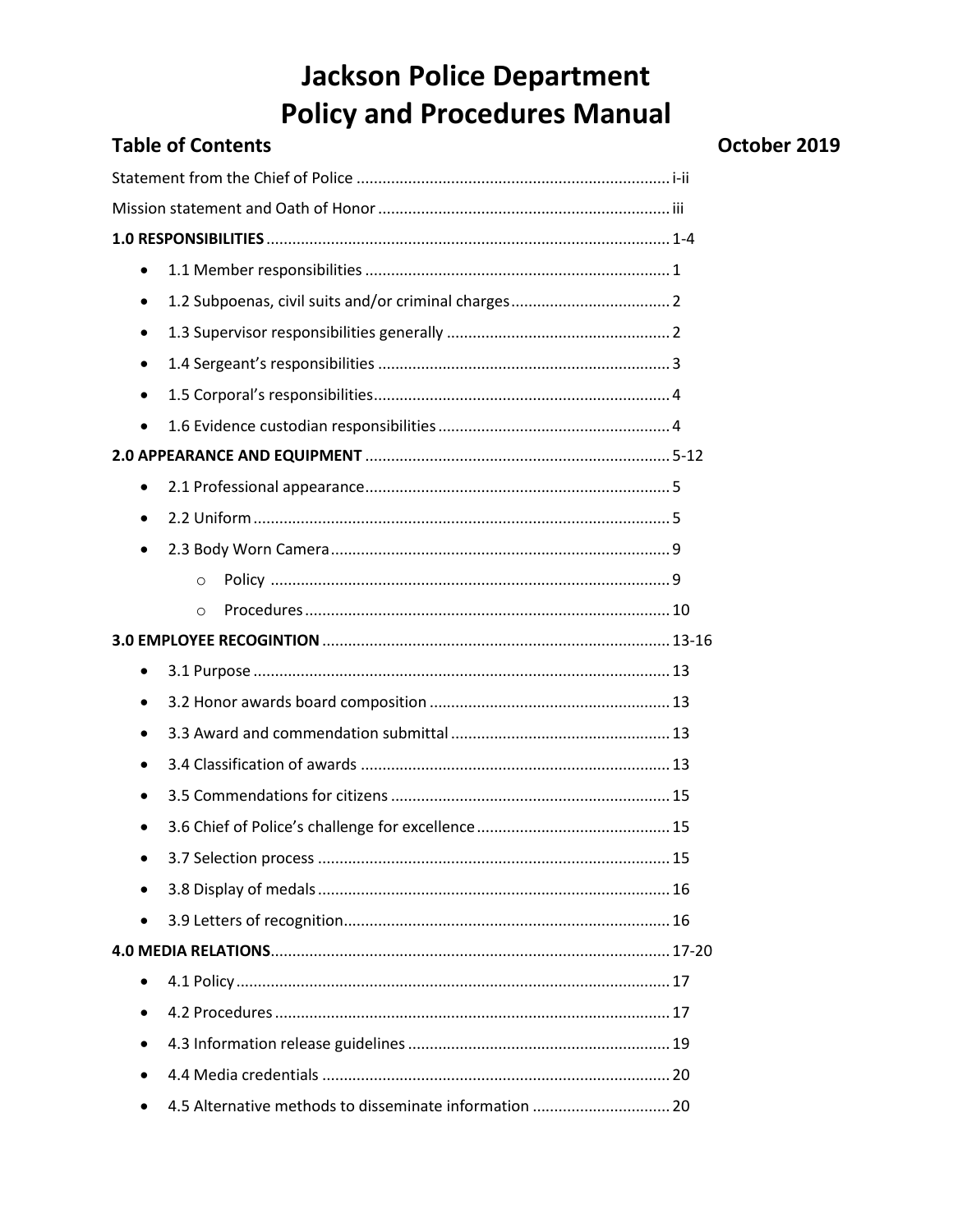| <b>Table of Contents</b> |                                                               | October 2019 |
|--------------------------|---------------------------------------------------------------|--------------|
|                          |                                                               |              |
| $\bullet$                |                                                               |              |
| $\bullet$                |                                                               |              |
| $\bullet$                |                                                               |              |
| $\bullet$                |                                                               |              |
| $\bullet$                |                                                               |              |
|                          |                                                               |              |
| ٠                        |                                                               |              |
| $\bullet$                |                                                               |              |
| $\bullet$                |                                                               |              |
| $\bullet$                |                                                               |              |
| $\bullet$                | 6.5 Demotion in rank or termination of employment 33          |              |
| $\bullet$                |                                                               |              |
| $\bullet$                |                                                               |              |
| $\bullet$                |                                                               |              |
|                          | 7.0 INVESTIGATIONS OF COMPLAINTS AND ALLEGED MISCONDUCT 39-46 |              |
| $\bullet$                |                                                               |              |
| $\bullet$                |                                                               |              |
| $\bullet$                |                                                               |              |
| $\bullet$                |                                                               |              |
|                          |                                                               |              |
|                          |                                                               |              |
|                          |                                                               |              |
|                          |                                                               |              |
| ٠                        |                                                               |              |
|                          | 7.10 Complaints initiated by a member of the department 42    |              |
|                          |                                                               |              |
| ٠                        |                                                               |              |
|                          |                                                               |              |
|                          |                                                               |              |
|                          |                                                               |              |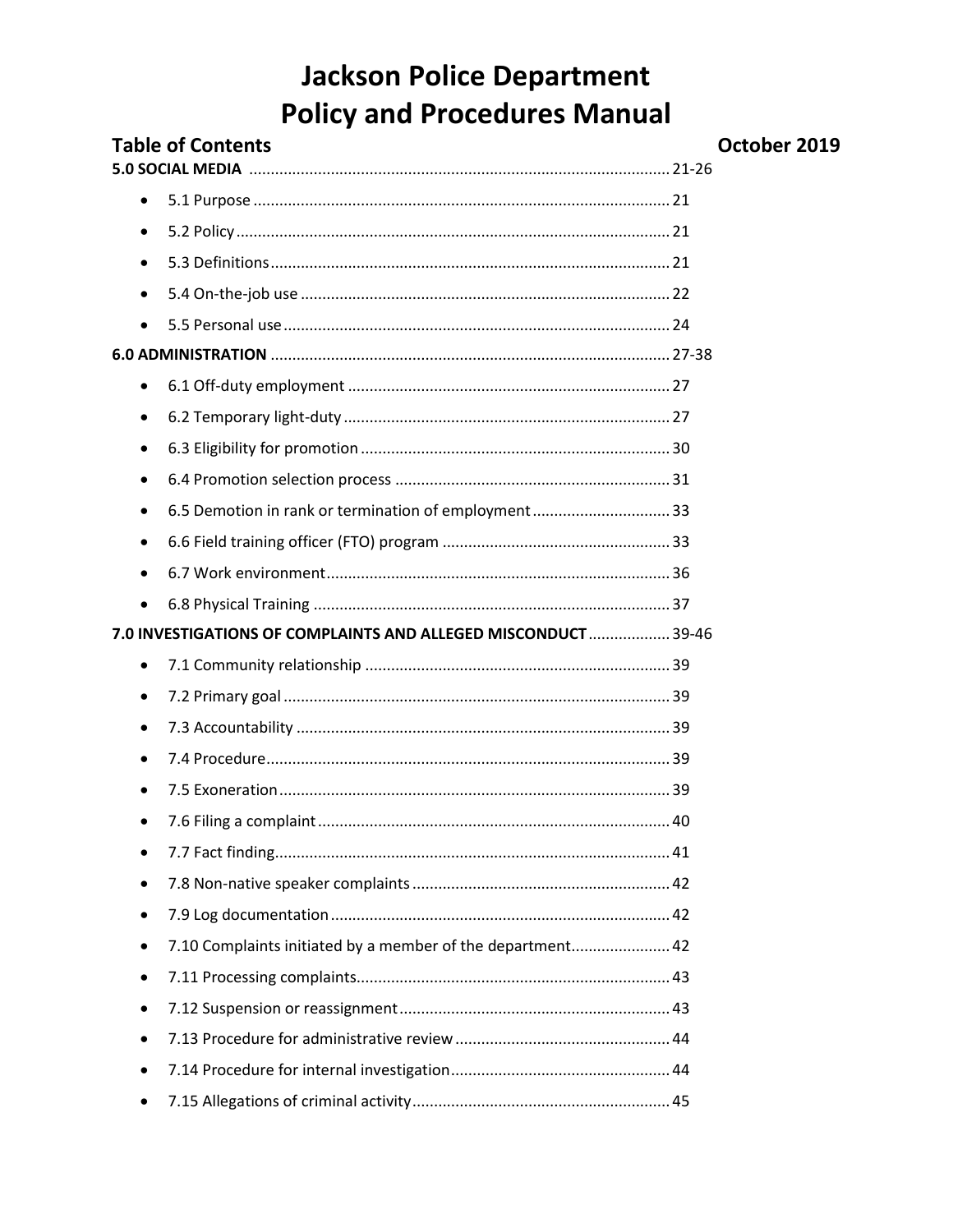| <b>Table of Contents</b>                                                   | October 2019 |
|----------------------------------------------------------------------------|--------------|
|                                                                            |              |
| $\bullet$                                                                  |              |
| ٠                                                                          |              |
| $\bullet$                                                                  |              |
|                                                                            |              |
| ٠                                                                          |              |
| ٠                                                                          |              |
| ٠                                                                          |              |
| $\bullet$                                                                  |              |
|                                                                            |              |
| ٠                                                                          |              |
| 9.2 Patrol - traffic enforcement general requirements  49<br>$\bullet$     |              |
| ٠                                                                          |              |
| $\bullet$                                                                  |              |
| $\bullet$                                                                  |              |
| ٠                                                                          |              |
|                                                                            |              |
| ٠                                                                          |              |
| $\bullet$                                                                  |              |
|                                                                            |              |
| $\bullet$                                                                  |              |
|                                                                            |              |
|                                                                            |              |
| $\bullet$                                                                  |              |
| $\bullet$                                                                  |              |
|                                                                            |              |
| $\bullet$                                                                  |              |
| 9.18 Surreptitious audio and video recording of employees  87<br>$\bullet$ |              |
| $\bullet$                                                                  |              |
| $\bullet$                                                                  |              |
|                                                                            |              |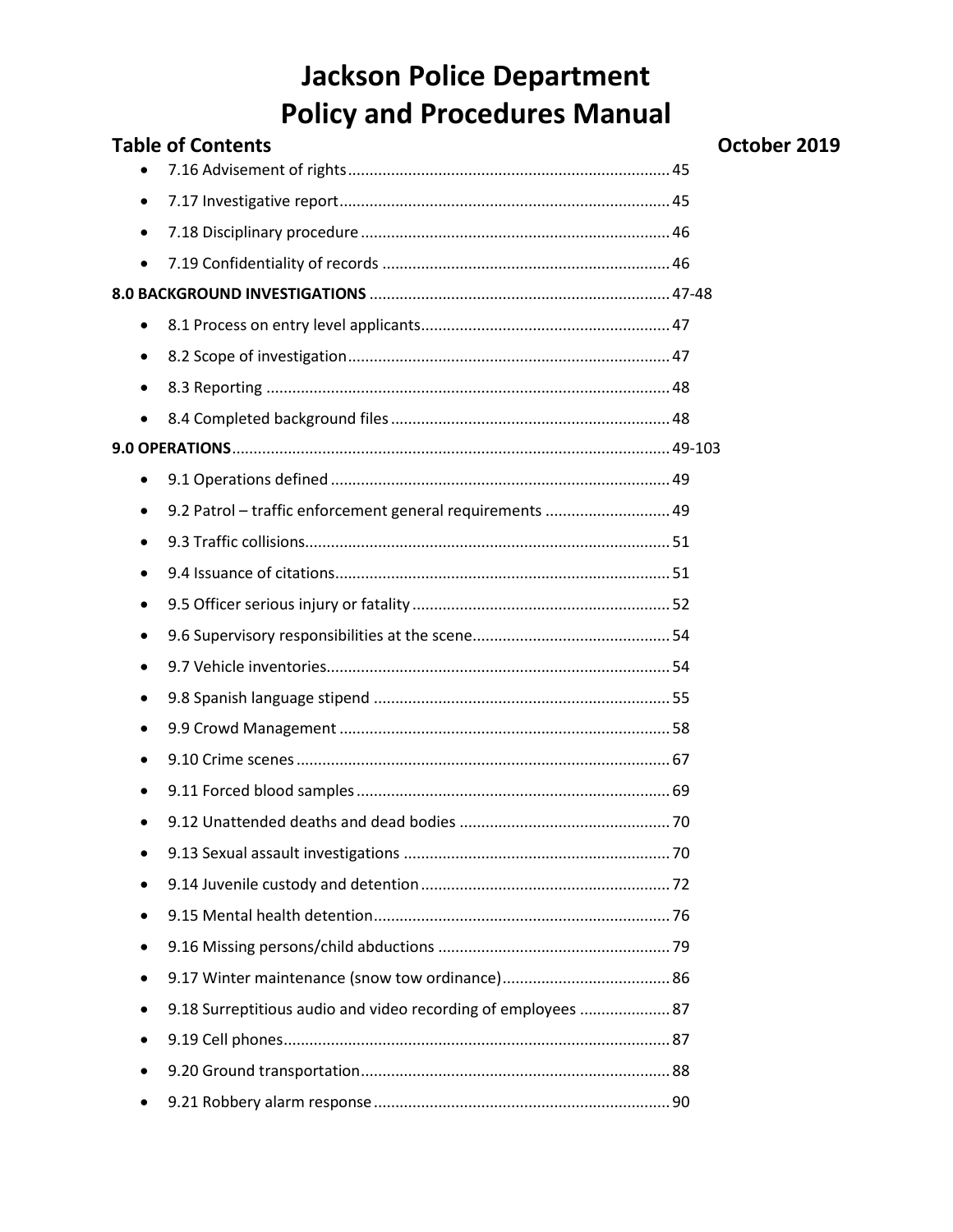| <b>Table of Contents</b>                                                     | October 2019 |
|------------------------------------------------------------------------------|--------------|
|                                                                              |              |
| $\bullet$                                                                    |              |
| $\bullet$                                                                    |              |
| $\bullet$                                                                    |              |
| $\bullet$                                                                    |              |
| $\bullet$                                                                    |              |
| $\bullet$                                                                    |              |
| $\bullet$                                                                    |              |
| $\bullet$                                                                    |              |
|                                                                              |              |
| $\bullet$                                                                    |              |
| $\bullet$                                                                    |              |
| $\bullet$                                                                    |              |
| $\bullet$                                                                    |              |
| $\bullet$                                                                    |              |
| $\bullet$                                                                    |              |
| $\bullet$                                                                    |              |
| 10.8 Emergency situation while transporting arrestees 106<br>$\bullet$       |              |
| $\bullet$                                                                    |              |
| 10.10 Transportation of disabled, sick or injured arrestees 106<br>$\bullet$ |              |
| $\bullet$                                                                    |              |
|                                                                              |              |
|                                                                              |              |
| ٠                                                                            |              |
| $\bullet$                                                                    |              |
| $\bullet$                                                                    |              |
| $\bullet$                                                                    |              |
| $\bullet$                                                                    |              |
| $\bullet$                                                                    |              |
| $\bullet$                                                                    |              |
| $\bullet$                                                                    |              |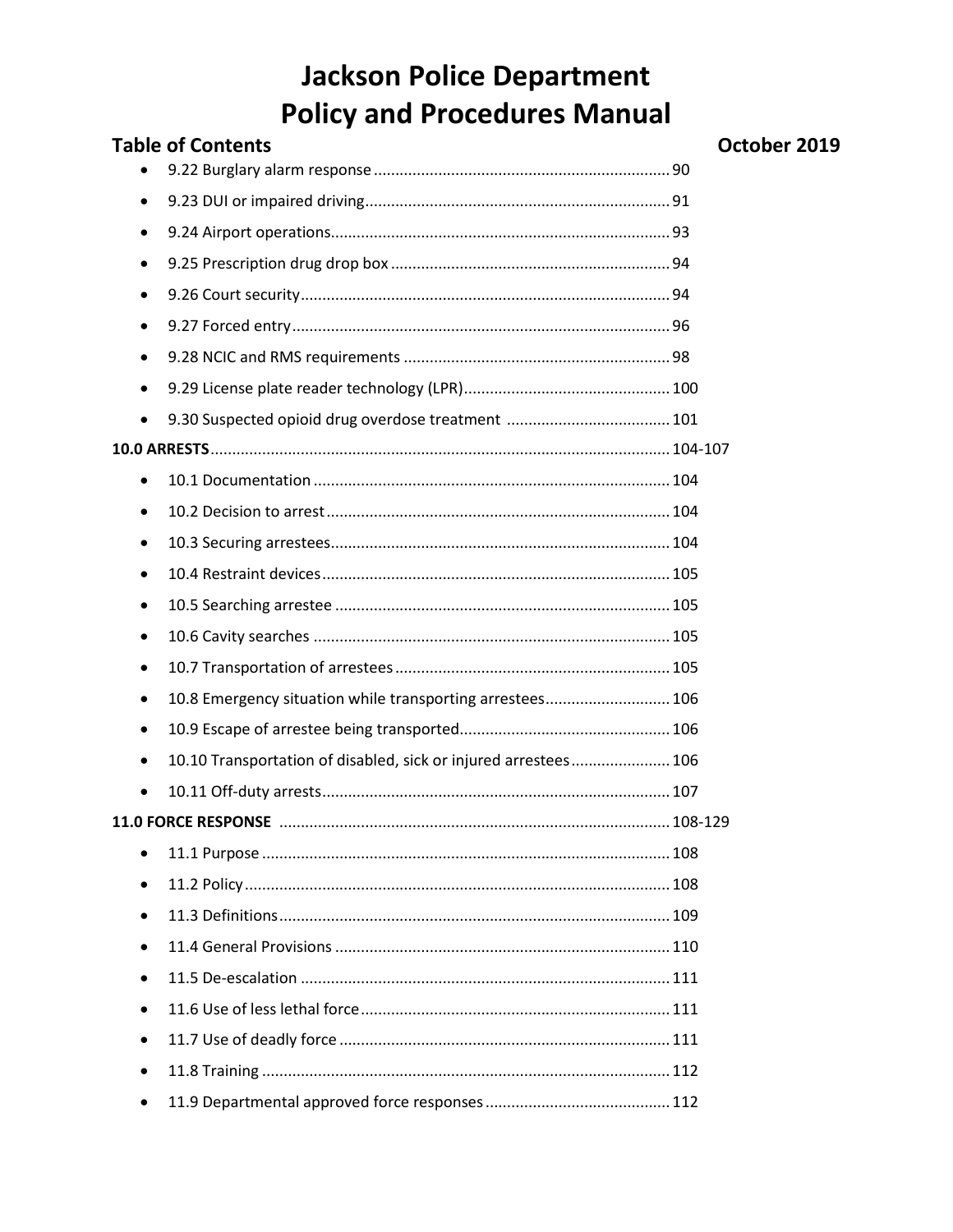| <b>Table of Contents</b>                                                    | October 2019 |
|-----------------------------------------------------------------------------|--------------|
|                                                                             |              |
| $\circ$                                                                     |              |
| O                                                                           |              |
| $\Omega$                                                                    |              |
| $\circ$                                                                     |              |
| $\circ$                                                                     |              |
| $\circ$                                                                     |              |
| $\circ$                                                                     |              |
| $\circ$                                                                     |              |
| $\circ$                                                                     |              |
| O                                                                           |              |
| $\Omega$                                                                    |              |
| $\Omega$                                                                    |              |
| $\circ$                                                                     |              |
| $\circ$                                                                     |              |
| ٠                                                                           |              |
| 11.12 Officer responsibility, supervisor response, and documentation<br>٠   |              |
|                                                                             |              |
| $\bullet$                                                                   |              |
| $\bullet$                                                                   |              |
|                                                                             |              |
| ٠                                                                           |              |
| ٠                                                                           |              |
| 12.3 Operation of extraneous equipment while driving  129                   |              |
| ٠                                                                           |              |
| $\bullet$                                                                   |              |
| $\bullet$                                                                   |              |
| ٠                                                                           |              |
| $\bullet$                                                                   |              |
|                                                                             |              |
| 12.10 Officer responsibility while driving in response to an emergency  130 |              |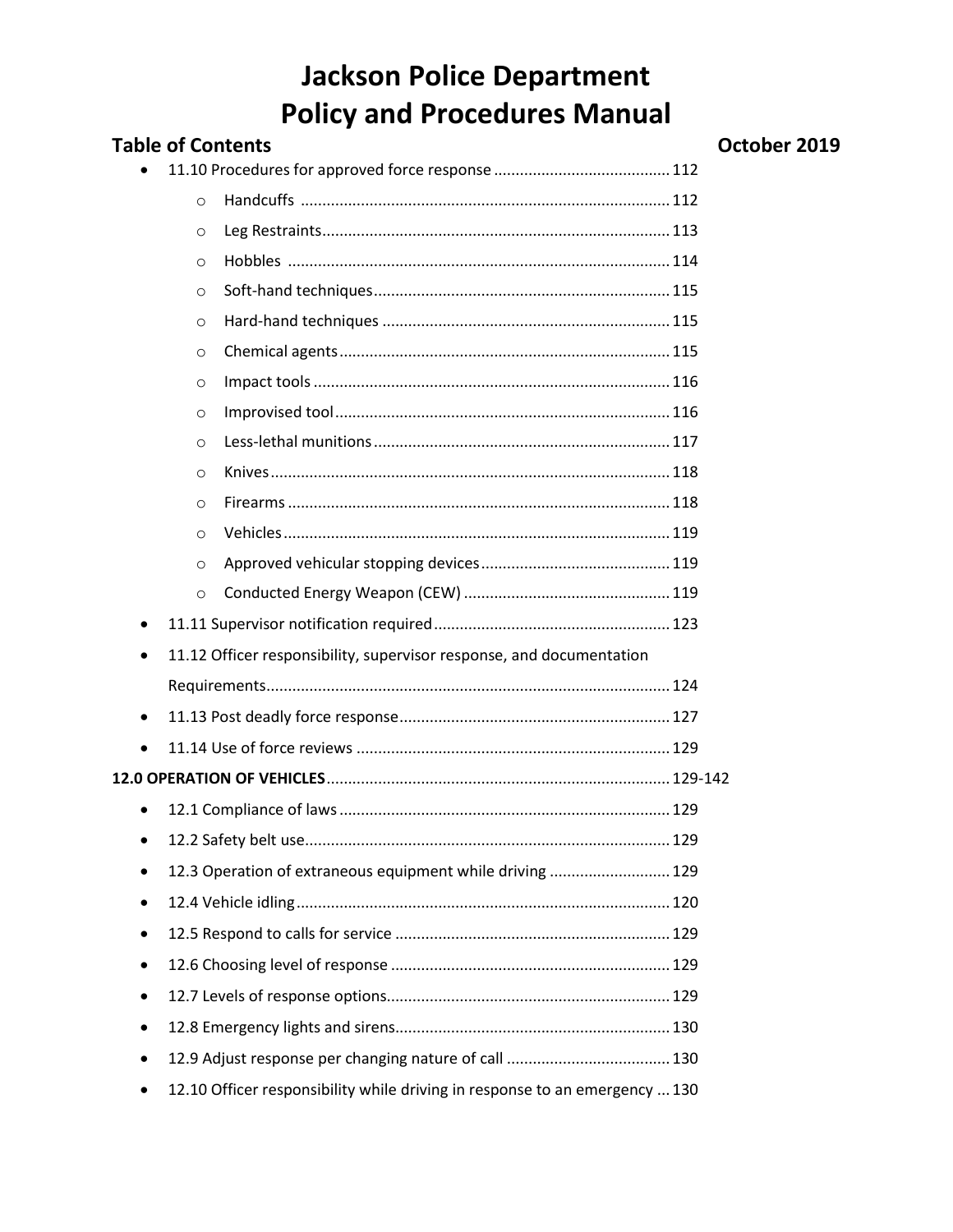| <b>Table of Contents</b>                                | October 2019 |
|---------------------------------------------------------|--------------|
| 12.11 Personally assigned vehicle (PAV) guidelines  130 |              |
| $\bullet$                                               |              |
| $\bullet$                                               |              |
| $\bullet$                                               |              |
| $\bullet$                                               |              |
|                                                         |              |
| $\bullet$                                               |              |
| ٠                                                       |              |
| $\bullet$                                               |              |
| $\bullet$                                               |              |
|                                                         |              |
| $\bullet$                                               |              |
| $\bullet$                                               |              |
| $\bullet$                                               |              |
| $\bullet$                                               |              |
| $\bullet$                                               |              |
| $\bullet$                                               |              |
|                                                         |              |
| $\bullet$                                               |              |
| ٠                                                       |              |
| $\bullet$                                               |              |
|                                                         |              |
|                                                         |              |
| $\bullet$                                               |              |
| $\bullet$                                               |              |
| $\bullet$                                               |              |
|                                                         |              |
| $\bullet$                                               |              |
| $\bullet$                                               |              |
| $\bullet$                                               |              |
| $\bullet$                                               |              |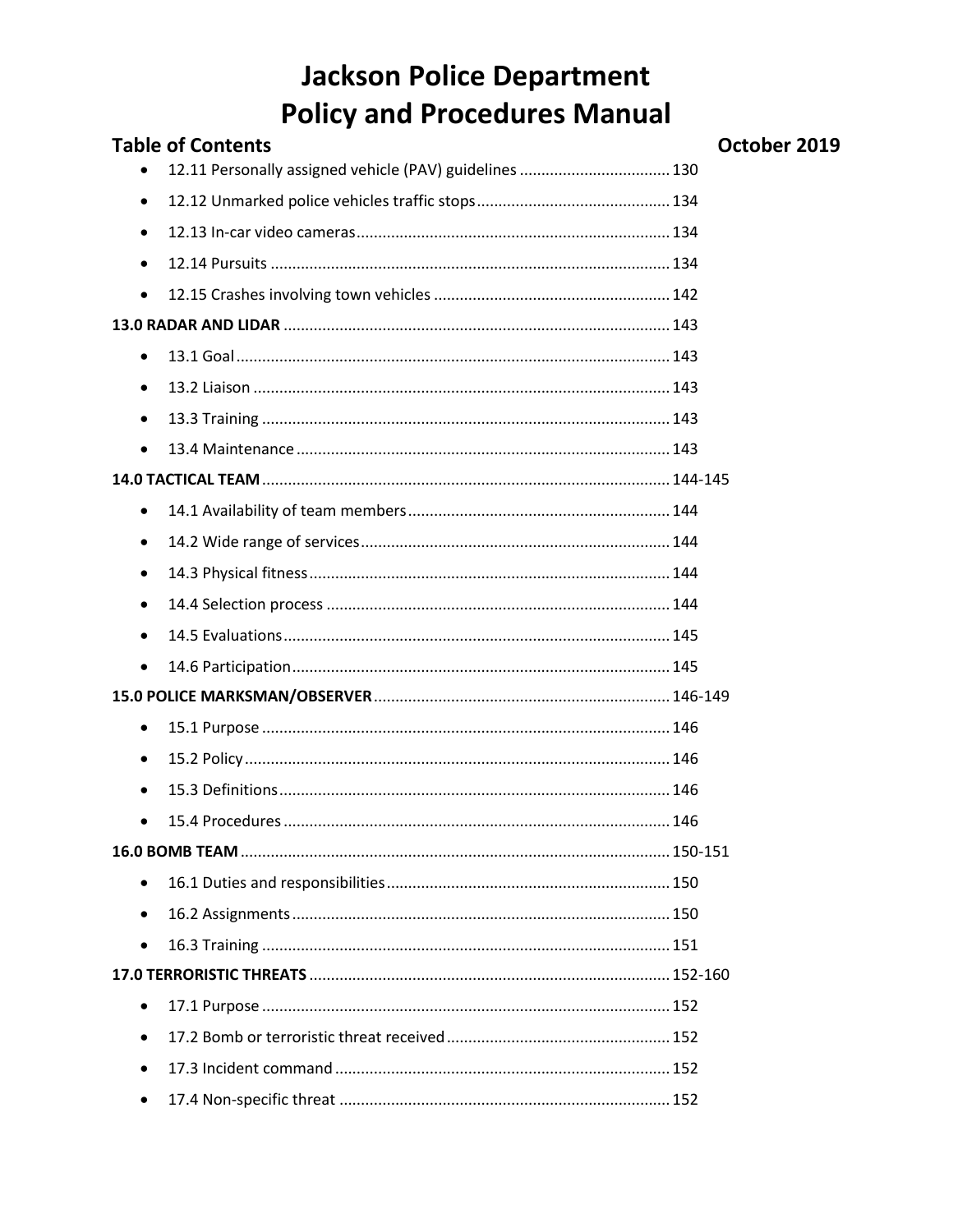| <b>Table of Contents</b> | October 2019 |
|--------------------------|--------------|
|                          |              |
| ٠                        |              |
| $\bullet$                |              |
| ٠                        |              |
| ٠                        |              |
| $\bullet$                |              |
| $\bullet$                |              |
| $\bullet$                |              |
|                          |              |
| $\bullet$                |              |
| ٠                        |              |
| ٠                        |              |
| ٠                        |              |
| ٠                        |              |
| $\bullet$                |              |
| $\bullet$                |              |
| ٠                        |              |
| $\bullet$                |              |
|                          |              |
| $\bullet$                |              |
| $\bullet$                |              |
|                          |              |
|                          |              |
|                          |              |
| $\bullet$                |              |
| $\bullet$                |              |
| $\bullet$                |              |
|                          |              |
| $\bullet$                |              |
| $\bullet$                |              |
|                          |              |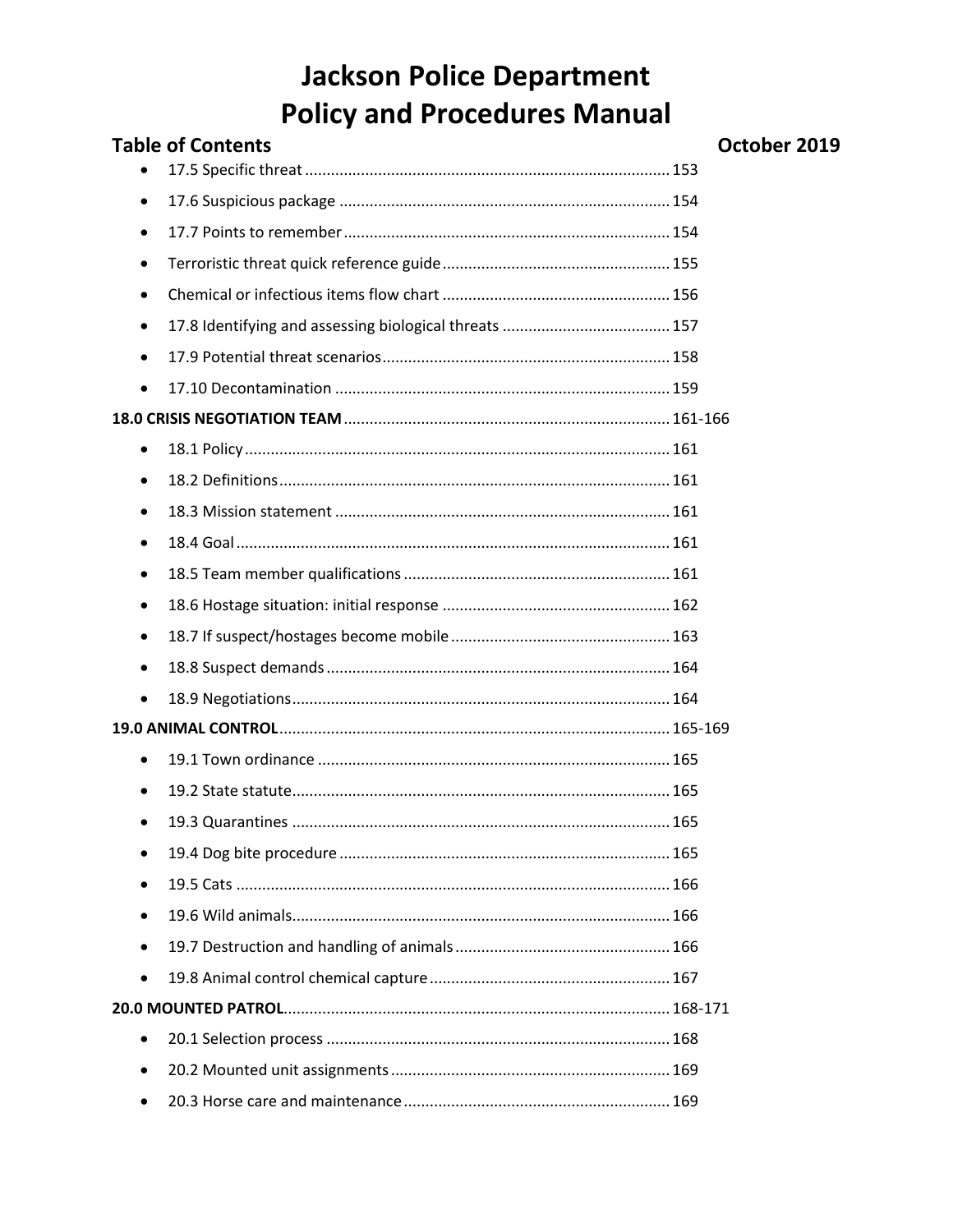| <b>Table of Contents</b>                                              | October 2019 |
|-----------------------------------------------------------------------|--------------|
|                                                                       |              |
| $\bullet$                                                             |              |
| $\bullet$                                                             |              |
|                                                                       |              |
| ٠                                                                     |              |
| ٠                                                                     |              |
| ٠                                                                     |              |
| ٠                                                                     |              |
| $\bullet$                                                             |              |
| ٠                                                                     |              |
| ٠                                                                     |              |
| $\bullet$                                                             |              |
| ٠                                                                     |              |
| ٠                                                                     |              |
| $\bullet$                                                             |              |
| ٠                                                                     |              |
| ٠                                                                     |              |
| $\bullet$                                                             |              |
| ٠                                                                     |              |
| $\bullet$                                                             |              |
| 21.17 Training aids utilizing controlled substances  177<br>$\bullet$ |              |
| $\bullet$                                                             |              |
| $\bullet$                                                             |              |
|                                                                       |              |
| $\bullet$                                                             |              |
| ٠                                                                     |              |
| $\bullet$                                                             |              |
| $\bullet$                                                             |              |
| $\bullet$                                                             |              |
| $\bullet$                                                             |              |
|                                                                       |              |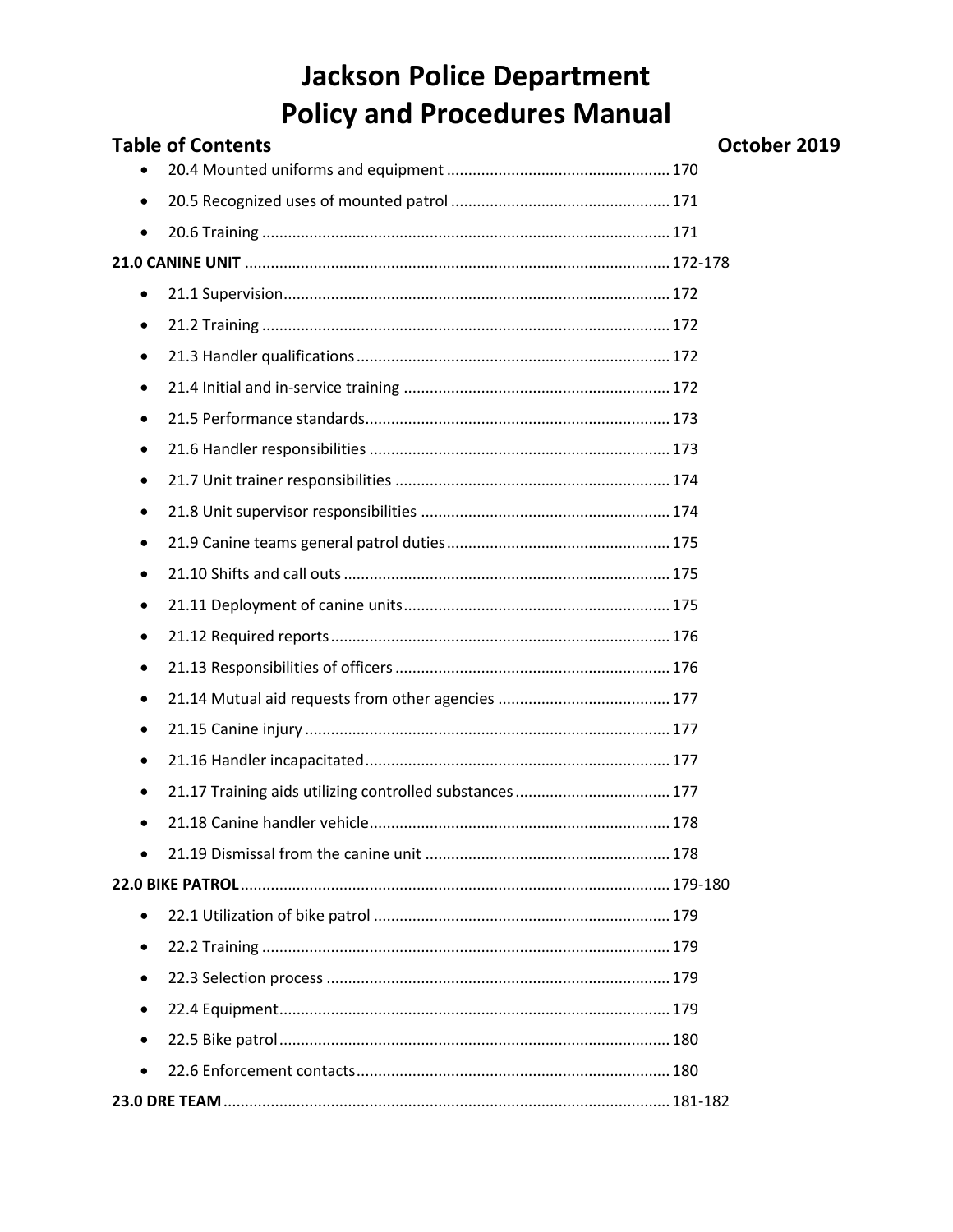|           | <b>Table of Contents</b>                                       | Oc |
|-----------|----------------------------------------------------------------|----|
|           |                                                                |    |
| $\bullet$ |                                                                |    |
| $\bullet$ |                                                                |    |
| $\bullet$ |                                                                |    |
|           |                                                                |    |
|           | $\bullet$                                                      |    |
|           | $\bullet$                                                      |    |
|           | $\bullet$                                                      |    |
|           | $\bullet$                                                      |    |
|           | ٠                                                              |    |
|           | ٠                                                              |    |
|           | 24.7 Towing and /or transport of motorcycles  184<br>$\bullet$ |    |
|           | ٠                                                              |    |
|           | ٠                                                              |    |
|           | ٠                                                              |    |
|           | ٠                                                              |    |
|           | $\bullet$                                                      |    |
|           | ٠                                                              |    |
|           | ٠                                                              |    |
|           | ٠                                                              |    |
|           | $\bullet$                                                      |    |
|           |                                                                |    |
|           |                                                                |    |
|           |                                                                |    |
| ٠         |                                                                |    |
| $\bullet$ |                                                                |    |
|           |                                                                |    |
|           |                                                                |    |
|           |                                                                |    |
| $\bullet$ |                                                                |    |
| $\bullet$ |                                                                |    |

#### ctober 2019